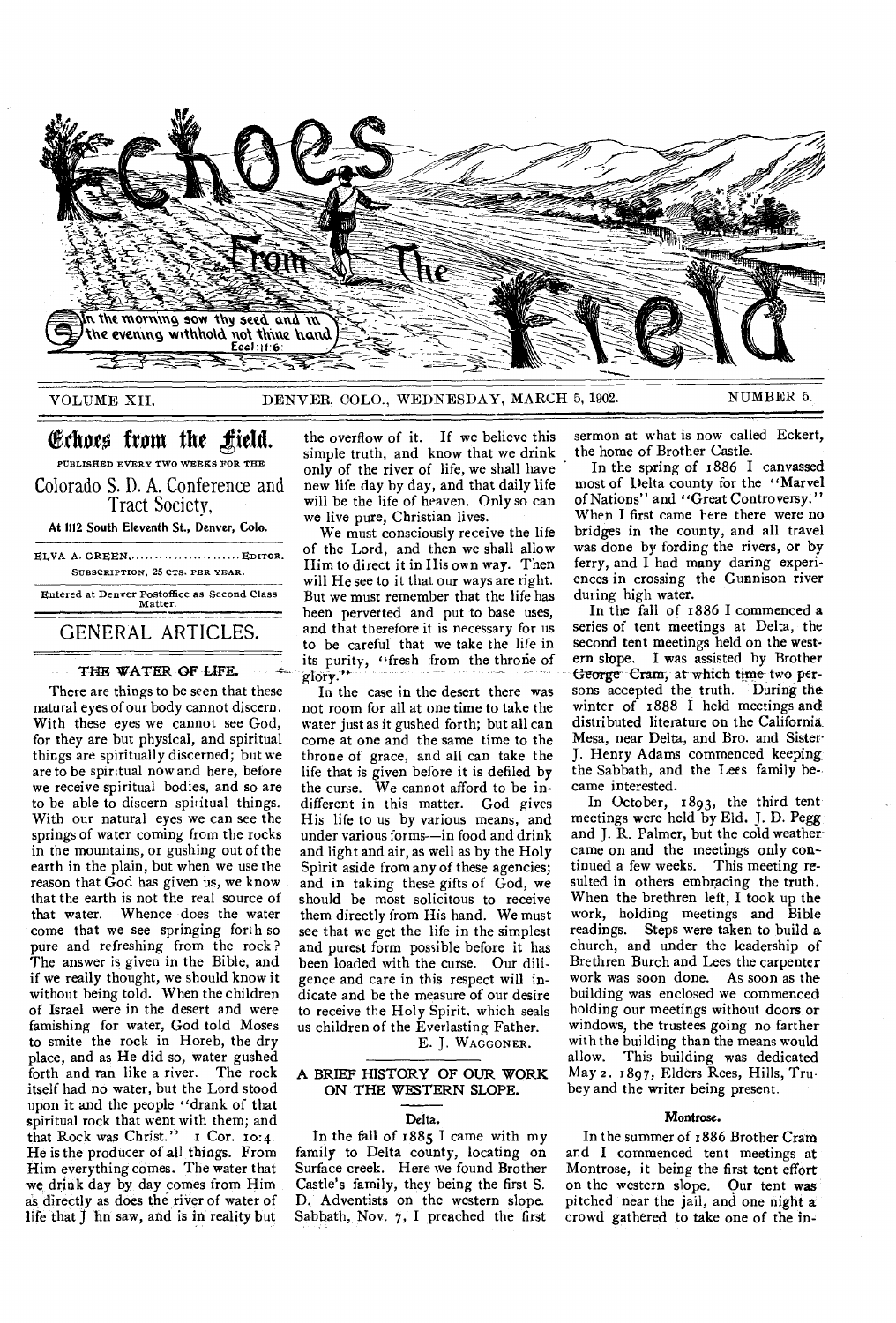mates. During the excitement a number of shots were fired, and one went through our tent. There were no visible results of this tent effort. In the summer of x894, Elder J. D. Pegg, assisted by Brother and Sister Hartman, held a series of tent meetings also, with no results seen.

### Grand Junction.

In the summer of 1887 Elder C. P. Haskell and I commenced tent meetings here. Five persons commenced keeping the Sabbath, Sister Ida Hatch and daughter, who are now helping on the message in Oregon, being among the number. May 25, 1892, Elder J. D. Pegg and I commenced another series of tent meetings, continuing about one month with no visible results. In the fall of 1897, Brother C. A. Frederick began canvassing here for "Daniel and Revelation." He soon began readings with Brother and Sister Garton. Readings were also held with Brother Leitzman, and meetings at the Mt. Garfield school house, which continued for nearly one year. Brother Frederick felt the need of help, and Elder M. Mackintosh was sent. He had a good interest from the start, and in the fall of  $1899$  a church was organized of about forty members. In 1900 Elder J. Kraft came here holding meetings, and others embraced the truth. During this time Elder Krait was assisted by Elder L. H. Proctor, and a neat meeting house was erected. GEO. 0. STATES.

[To be continued.]

## FIELD REPORTS.

#### Pueblo.

Last Sabbath was a blessed day for the church in Pueblo. Three precious souls were buried with their Lord in baptism. Two of them were members of our young people's society. We expect others to go forward in this solemn ordinance very soon. To the Lord be all the praise and glory.

# C. H. BATES.

### Meeker.

No doubt the readers of the ECHOES would like to hear from this part of the Lord's vineyard again.

My time has been largely occupied in the erection of a house of worship, which has been done almost entirely by me, as there has been only one brother here besides myself, and he has not been able to help but a very little. Our funds with which to build, have been very small. The people are anxiously waiting for the meetings to begin. I am holding Bible studies in the evenings, and a few persons are near the deciding point.

Sabbath, February 8th, we held the largest Sabbath school ever held in Meeker. We are of good courage and need your prayers.

L. H. PROCTOR.

#### Bryant.

I don't see how any could be discouraged in selling "Christ's Object Lessons." Just the title of the book itself has much to do with the sale of the book. One man whom I canvassed said he would take the book before I could get the cover off so that he could see it. He said he was sure it was a good book just by the title. I am not at all discouraged, only wish I had more spare time for canvassing.

MATTIE B. TURNER.

#### Guadalajara, Mexico.

I have several Americans who are interested, and many Mexicans. Every day at the mission we find some who are hungry, and some who do not care to hear. Some cover their ears with their blankets so as not to hear, others listen willingly and come out to the meetings.

A number have been baptized since coming here, and we hope others will<br>soon follow. J. A. LELAND. J. A. LELAND.

#### San Luis Valley.

The Lord has truly blessed our efforts in the San Luis valley. In spite of much and varied opposition, eleven souls have been buried beneath the watery grave; five at Alamosa and six at Monte Vista. Several others have given their hearts to the Lord, but for different reasons could not be baptized at this time.

The enemy is doing all he can to crush the work in the valley. The unreasonable things that many are doing in their blindness, remind us forcibly of the scripture: ''Darkness shall cover the earth, and gross darkness the people." Brethren, we can expect anything. May the Lord give us wisdom, strength and grace to honor and glorify Him in every struggle.

We are glad to be able to report that the San Luis valley brethren are standing firm beneath the banner of Prince Emmanuel. To the Lord be all the praise.

The Conference Committee has seen fit to district the Conference, and to give us the southwestern corner of the State, consequently we shall move to Monte Vista as soon as possible. However, it is expected that I keep the oversight of the book work by correspondence, and through the district superintendents. All those now selling our books, and any others wishing to do so, will please address me at Monte Vista, Colo.

MALCOLM MACKINTOSH.

#### Pitkin.

On February 22 our little town was visited by Elder Watson on a sad mission—to conduct the funeral of Grandma Prosser, mother of Brother J. F. Pearson. Though it is hard to give up our loved ones, we are not like those without hope, for "she is not dead, but sleepeth."

Brother Watson delivered an able and impressive sermon, and we were glad the chapel was full to hear it. He invited the church to meet him at  $4$  p. m., and while he spoke at length, we were all indeed sorry to have him stop, as it seemed to us we had never listened to a talk more to the point and especially prepared for us. Certainly it inspired us with more courage and a determination to live more closely to the truth than ever before. He left us the next day, and we very much regretted that he could not stay longer, but hope to have him among us again soon, until which time, may our dear Lord be with us all.

#### ELLEN BRIMER, Clerk.

#### Among the Churches.

In company with Elder Spring, I left Denver, January 27th, for a trip among the churches and companies on the western slope.

Our first stop was at Salida. Here we found a new church building, and had the privilege of speaking to the most of the church. Here I left Elder Spring, and I continued my journey to Montrose, where Elder G. 0. States joined me. We had hopes of holding a course of meetings in the country near Bro. Hartman's Sanitarium, but just as the interest was increasing, a small pox scare caused us to hunt another place ; Elder States returning home, while I paid the Telluride church a visit. Here I found a faithful little company of God's dear children.

Telluride should have a good worker located there.

Cory was my next stop. There I had the pleasure of being in Elder States' home for a few days, and holding a few meetings with the little company and a few friends. Brother F. W. Ford lives at this place, and has a fine ranch.

The morning of February 7th Elder States, Brother Ford and I, left Cory to drive across the hill to Paonia, a distance of thirty miles. We found a goodly company at Paonia, who love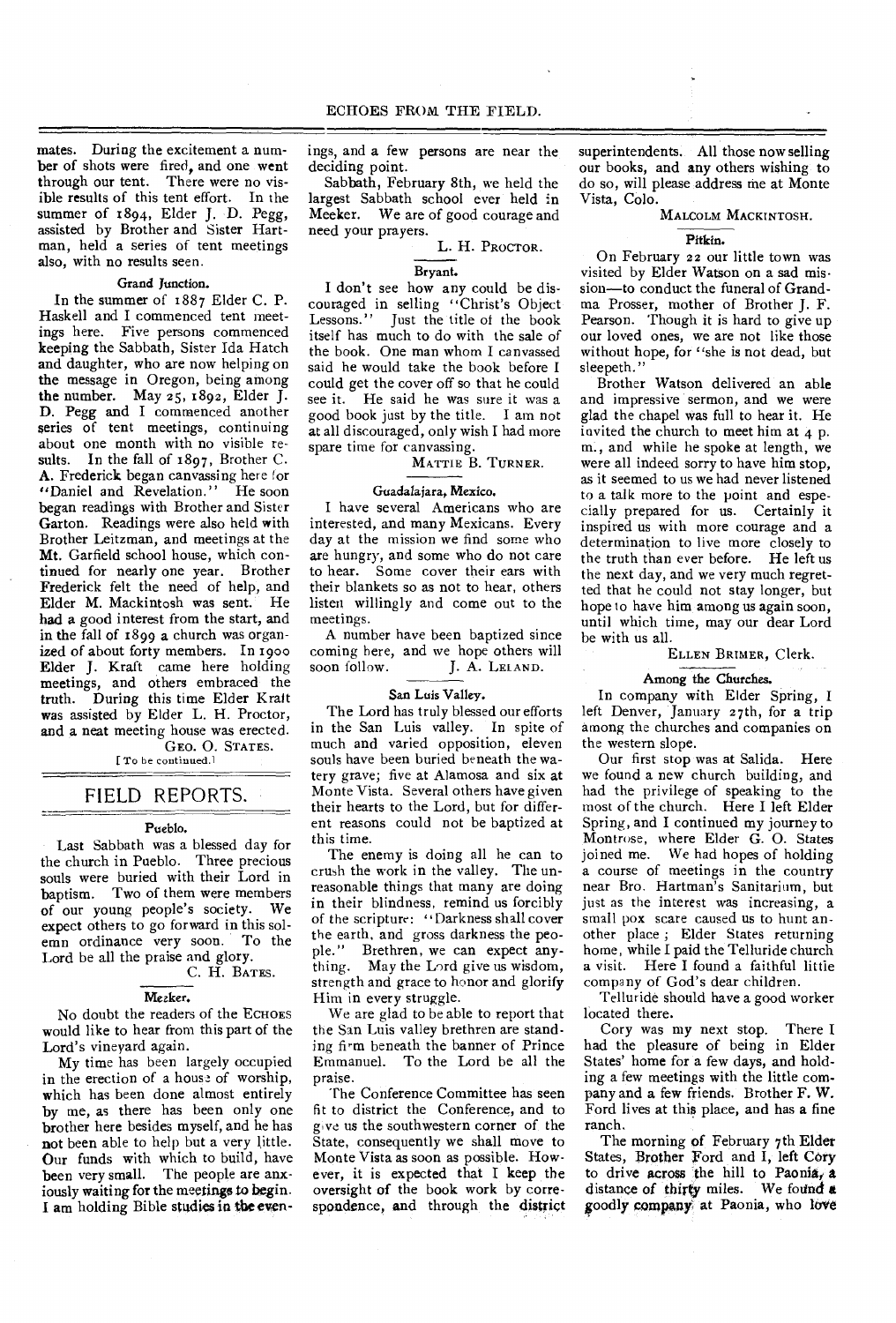the truth of God. I hope it will fall to my lot to assist in a tent meeting at this place when the warm days of May come.

After a few day's earnest work, we made our way by team among the members of the Crawford church, Bro. Ford still holding the reins. He left us at this place and returned home.

The week which we spent with this church will long be remembered.

Among the good things that we found  $\cdot$ here was a church school, taught by Brother C. M. French. It would do one's heart good, who has any love for the youth and children, to step into the room where this school is held. While here we organized a young peoples' society for the study of the Bible. Several would have been baptized, but for the lack of a suitable place. Elder States will return in the spring, nothing preventing, and look after the baptism of those who desire it. We left this place for a forty-five mile drive to Delta, where I turned homeward.

May the great God of all bless His dear people on the western slope, as well as elsewhere.

#### GEO. F. WATSON.

During the past month it has been my privilege to be associated with Bro. Watson in visiting the churches in Delta and Montrose counties, and personally it has been a source of great encouragement to me. At times it seemed to me that the very thoughts were presented that the Lord knew I needed.

I was much pleased to be with Bro. and Sister Hartman at the little sanitarium near Montrose, and to see the good work they are doing. I believe there are bright prospects before this institution. I was also much pleased to be with Brother and Sister Marsh, and to see them still earnest in the Lord's work.

Our visit at Paonia was much enjoyed by myself, and it did me good to meet with those for whom I labored last summer. Brother and Sister Frederick are. doing a good work here in keeping up the Sabbath-school, and I trust the day is not far distant when there will be a church organized here. It was my privilege to visit the church school at Crawford, and to become better acquainted with Brother French. We were very much pleased and surprised to find that we were old schoolmates in Battle Creek college in 1875.

I want to say to my brethren on the western slope that I believe there are brighter days before us, and that our brethren of the Conference are doing

the best they can to advance the work on this side of the range. In conclusion, I want to say, as a result of my association with Brother Watson, that when he left for another field I felt that I knew him much better, and felt to say, 0 Lord, help me to hold up the hands of thy servant who is carrying heavy burdens.

Let us all take hold and buckle on the armor a little tighter and encourage the man that has such heavy burdens to carry, and let us counsel our brethren who stand at the head of the work in our Conference, and by all pulling together, we will see the work go as never before. GEO. O. STATES.

#### Hoorn, Netherlands.

January 9-11 will be long remembered by our Dutch brethren and sisters. During these days many of them gathered together at Amsterdam for their yearly meetings. Elders Conradi and Olson were present, and the meetings held were a season of refreshing to all, at the close of which baptism was administered to several souls.

The interesting feature of this Conference was the organization of Holland as a new Conference. She is the youngest sister of the S. D. A. Conferences in the world. It is gratifying to see how the work begun by Elder Klingbeil, now our president, has thus developed. The amount received on tithes the past year amounted to 2,669 gulden, (1 gulden equals aoc American money), and the expenses a little over 3,000 gulden. After the deduction of a tithe, our Dutch Conference was about 630 gulden short, but being yet connected with the German Conference, it was aided to some extent, notwithstanding the Dutch brethren took it upon themselves to organize into a seperate Conference, trusting God, relying upon His promised help, when we by faith step out upon His word, henceforth to walk alone. A vote of thanks was unanimously rendered to the General Conference, German Conference and the Colorado Conference for the help afforded in sending of their means and laborers in order that the work might be started here. We all felt the seriousness of the undertaking, as the preceding year showed a shortage of one-fifth. Holland now has about zoo Sabbath keeping Adventists, two ordained ministers, two licentiates, three Bible workers, and about a dozen colporteurs.

I have now been called upon to make Hoorn my field of labor. This city of r,000 inhabitants has not yet been worked at all. It is one-third Catholic and two-thirds irreligious, with few exceptions to the latter class. It is a hard place to work. It is one of the most modern, as they call it here, and the 'most religious among these people believe that God's word is in the Bible instead of taking the Bible as God's word, while others reject it as a whole because it contains so many incredible things. This city has seven preachers of these views. The middle class are generally ignorant and indifferent about God's word, and the well-to-do make light of it. When anyone speaks to them about their soul's salvation, they answer that they do their duty and that is all they can do, and believe God will be merciful to them. This is just in accordance with the teaching of these modern preachers. They seem to be in a condition of spiritual lethargy that will require the mighty voice of the third angel to arouse them to see the earnest of the present time. Still there is often more in the hearts of the people than we expect at the first approach. It takes much tact and wisdom to strike the proper chord in order to win their confidence that will open door and hearts, and among the prevailing indifference, I have found those who long for something better than these modern preachers can give.

My wife is gaining nicely with the Holland language. The weather has been quite favorable with my work. We have had hardly any winter yet. Pray for us and the work here, brethren and sisters, that the honest in heart may be found, and we may have the needed wisdom to impart the light that God has for them in these closing days. J. WIBBENS.

#### Just Hobbling About.

There are a great many church members who are just hobbling about on crutches. They can just make out that they are saved, and imagine that is all that constitutes a Christian in this nineteenth century. As far as helping other is concerned, that never enters their heads. They think if they can get along themselves, they are doing amazingly well. They have no idea what the Holy Ghost wants to do through them.—D. L. Moody, in Pacific Union Recorder.

A blue cross on your ECHOES wrapper indicates that it is time for you to renew your subscription. Please send in your renewal as soon as the first blue cross appears.

We have some excellent articles which are only waiting for space. Look for them in future issues.